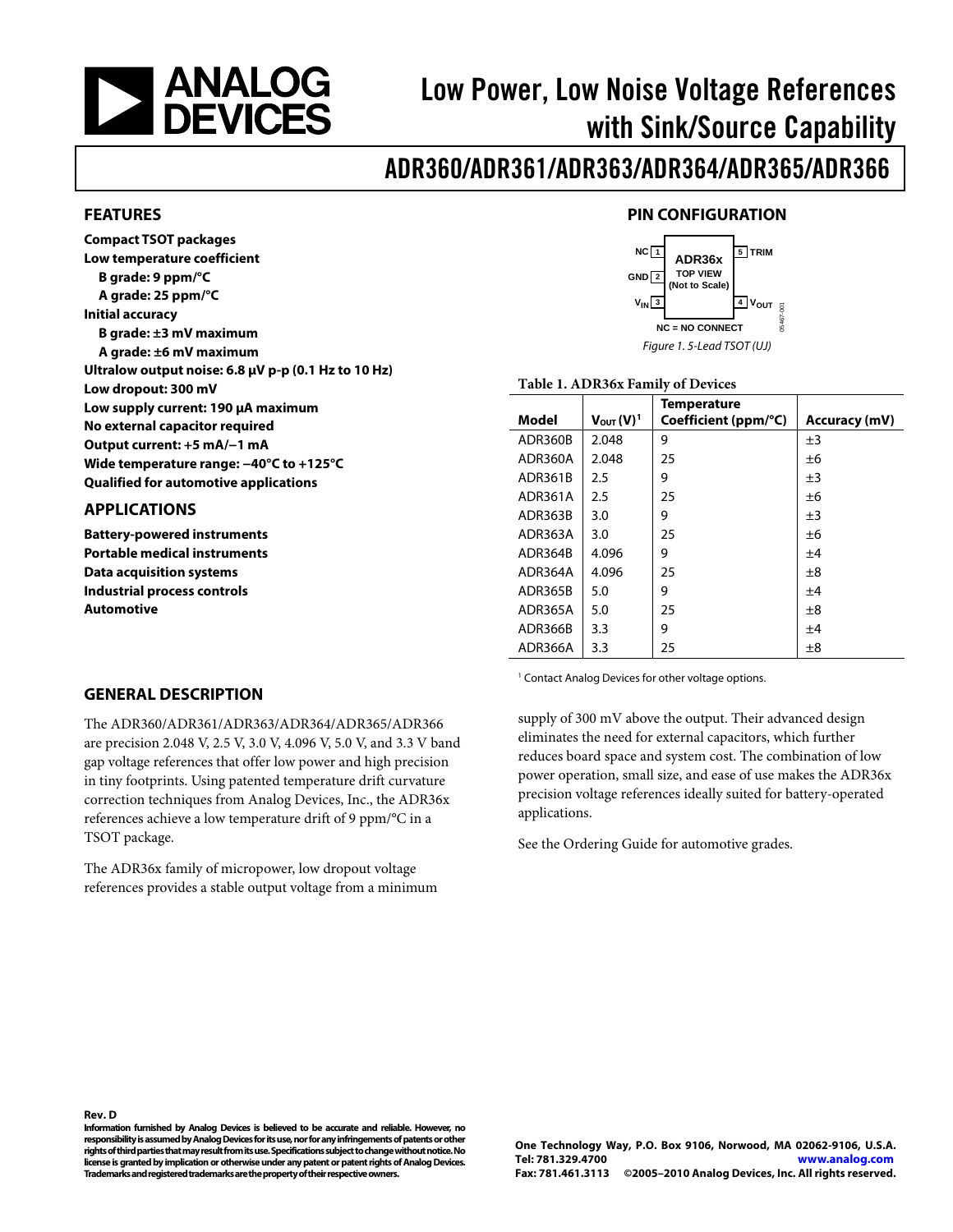# <span id="page-1-0"></span>TABLE OF CONTENTS

## **REVISION HISTORY**

#### **10/10—Rev. C to Rev. D**

| Changes to Features Section and General Description Section. 1 |
|----------------------------------------------------------------|
| Changed Supply Voltage Headroom to Dropout Voltage             |
|                                                                |
| Changed 0.1 Hz to 10 Hz to $f = 0.1$ Hz to 10 Hz Throughout 3  |
|                                                                |
|                                                                |
|                                                                |
|                                                                |
|                                                                |
|                                                                |

### **7/07—Rev. B to Rev. C**

| Changes to Ripple Rejection Ratio in Table 3 4 |  |
|------------------------------------------------|--|
|                                                |  |
|                                                |  |
|                                                |  |
|                                                |  |

## **2/07—Rev. A to Rev. B**

| Changes to Figure 13, Figure 14, Figure 17, |  |
|---------------------------------------------|--|
|                                             |  |
|                                             |  |

### **3/06—Rev. 0 to Rev. A**

**4/05—Revision 0: Initial Version**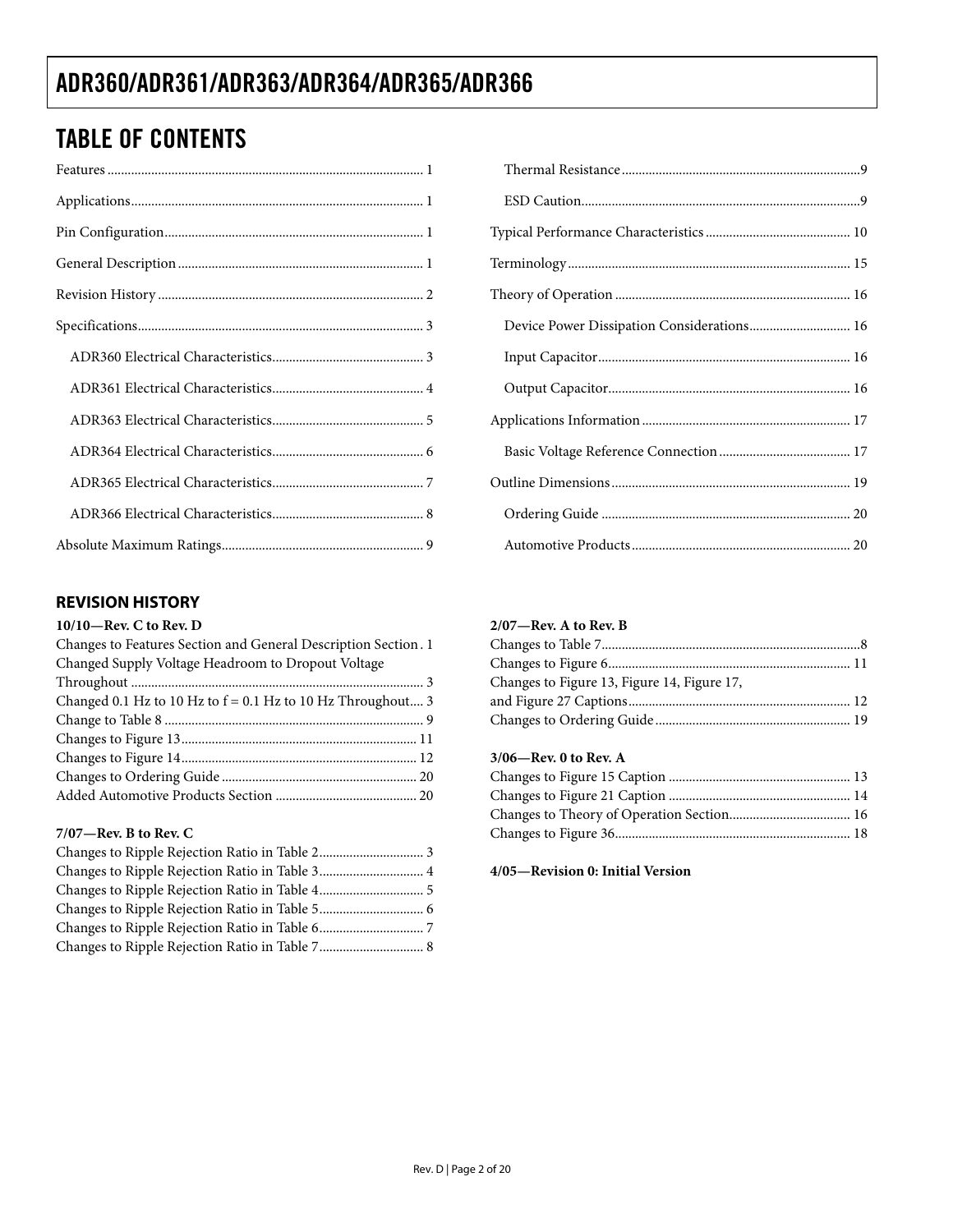# <span id="page-2-0"></span>SPECIFICATIONS

## **ADR360 ELECTRICAL CHARACTERISTICS**

 $V_{\text{IN}}$  = 2.35 V to 15 V, T<sub>A</sub> = 25°C, unless otherwise noted.

#### **Table 2.**

| <b>Parameter</b>                 | Symbol                                       | <b>Conditions</b>                                                                                                               | Min   | <b>Typ</b> | Max        | Unit        |
|----------------------------------|----------------------------------------------|---------------------------------------------------------------------------------------------------------------------------------|-------|------------|------------|-------------|
| OUTPUT VOLTAGE                   | <b>VOUT</b>                                  | A grade                                                                                                                         | 2.042 | 2.048      | 2.054      | v           |
|                                  |                                              | B grade                                                                                                                         | 2.045 | 2.048      | 2.051      | v           |
| <b>INITIAL ACCURACY</b>          | <b>VOUTERR</b>                               | A grade                                                                                                                         |       |            | ±6         | mV          |
|                                  |                                              | A grade                                                                                                                         |       |            | ±0.29      | $\%$        |
|                                  |                                              | B grade                                                                                                                         |       |            | ±3         | mV          |
|                                  |                                              | <b>B</b> grade                                                                                                                  |       |            | $\pm 0.15$ | $\%$        |
| <b>TEMPERATURE COEFFICIENT</b>   | <b>TCV</b> <sub>OUT</sub>                    | A grade, $-40^{\circ}$ C < T <sub>A</sub> < $+125^{\circ}$ C                                                                    |       |            | 25         | ppm/°C      |
|                                  |                                              | B grade, $-40^{\circ}C < T_A < +125^{\circ}C$                                                                                   |       |            | 9          | ppm/°C      |
| DROPOUT VOLTAGE                  | $V_{IN} - V_{OUT}$                           |                                                                                                                                 | 300   |            |            | mV          |
| LINE REGULATION                  | $\Delta V_{\text{OUT}}/\Delta V_{\text{IN}}$ | $V_{IN}$ = 2.45 V to 15 V, $-40^{\circ}$ C < T <sub>A</sub> < +125 °C                                                           |       |            | 0.105      | mV/V        |
| <b>LOAD REGULATION</b>           | $\Delta V$ OUT $/\Delta I$ LOAD              | $I_{\text{LOAD}} = 0$ mA to 5 mA, $-40^{\circ}$ C < T <sub>A</sub> < $+125^{\circ}$ C, V <sub>IN</sub> = 3 V                    |       |            | 0.37       | mV/mA       |
|                                  |                                              | $I_{\text{LOAD}} = -1 \text{ mA}$ to 0 mA, $-40^{\circ} \text{C} < T_A < +125^{\circ} \text{C}$ , $V_{\text{IN}} = 3 \text{ V}$ |       |            | 0.82       | mV/mA       |
| <b>QUIESCENT CURRENT</b>         | I <sub>IN</sub>                              | $-40^{\circ}$ C < T <sub>A</sub> < $+125^{\circ}$ C                                                                             |       | 150        | 190        | μA          |
| <b>VOLTAGE NOISE</b>             | $P_{N,p-p}$                                  | $f = 0.1$ Hz to 10 Hz                                                                                                           |       | 6.8        |            | $\mu V$ p-p |
| <b>TURN-ON SETTLING TIME</b>     | t <sub>R</sub>                               |                                                                                                                                 |       | 25         |            | μs          |
| LONG-TERM STABILITY <sup>1</sup> | $\Delta V_{\text{OUT}}$                      | 1000 hours                                                                                                                      |       | 50         |            | ppm         |
| <b>OUTPUT VOLTAGE HYSTERESIS</b> | $\Delta V_{\text{OUT HYS}}$                  |                                                                                                                                 |       | 100        |            | ppm         |
| RIPPLE REJECTION RATIO           | <b>RRR</b>                                   | $f_{IN} = 60$ Hz                                                                                                                |       | $-70$      |            | dB          |
| SHORT CIRCUIT TO GND             | $I_{SC}$                                     | $V_{IN} = 5 V$                                                                                                                  |       | 25         |            | mA          |
|                                  |                                              | $V_{IN}$ = 15 V                                                                                                                 |       | 30         |            | mA          |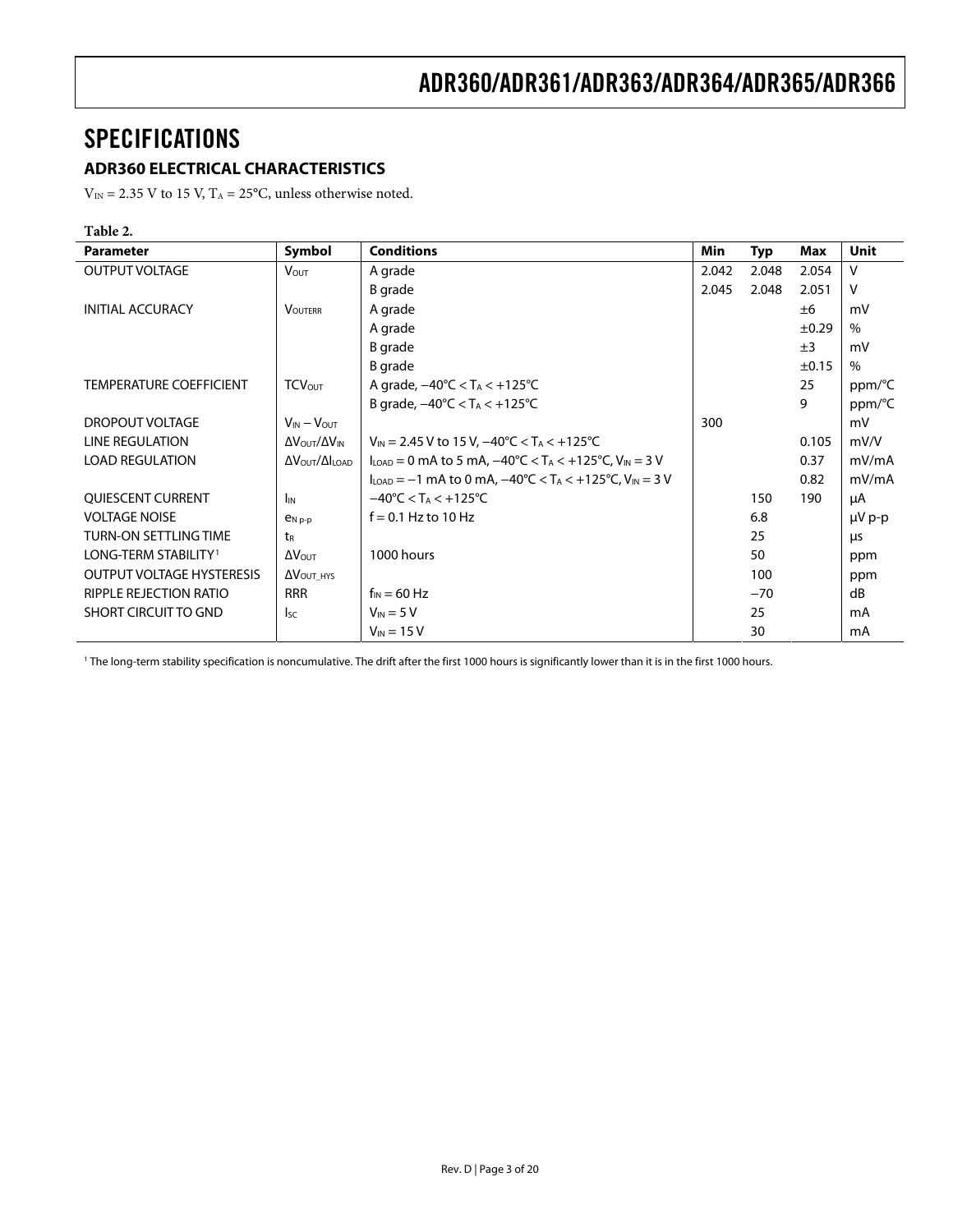## <span id="page-3-0"></span>**ADR361 ELECTRICAL CHARACTERISTICS**

 $V_{\rm IN}$  = 2.8 V to 15 V, T<sub>A</sub> = 25°C, unless otherwise noted.

### **Table 3.**

| <b>Parameter</b>                 | Symbol                                         | <b>Conditions</b>                                                                                               | Min   | <b>Typ</b> | Max        | Unit        |
|----------------------------------|------------------------------------------------|-----------------------------------------------------------------------------------------------------------------|-------|------------|------------|-------------|
| <b>OUTPUT VOLTAGE</b>            | <b>Vout</b>                                    | A grade                                                                                                         | 2.494 | 2.500      | 2.506      | v           |
|                                  |                                                | B grade                                                                                                         | 2.497 | 2.500      | 2.503      | v           |
| <b>INITIAL ACCURACY</b>          | <b>VOUTERR</b>                                 | A grade                                                                                                         |       |            | ±6         | mV          |
|                                  |                                                | A grade                                                                                                         |       |            | $\pm 0.24$ | $\%$        |
|                                  |                                                | <b>B</b> grade                                                                                                  |       |            | ±3         | mV          |
|                                  |                                                | B grade                                                                                                         |       |            | $\pm 0.12$ | $\%$        |
| <b>TEMPERATURE COEFFICIENT</b>   | <b>TCVOUT</b>                                  | A grade, $-40^{\circ}$ C < T <sub>A</sub> < $+125^{\circ}$ C                                                    |       |            | 25         | ppm/°C      |
|                                  |                                                | B grade, $-40^{\circ}$ C < T <sub>A</sub> < $+125^{\circ}$ C                                                    |       |            | 9          | ppm/°C      |
| DROPOUT VOLTAGE                  | $V_{IN} - V_{OUT}$                             |                                                                                                                 | 300   |            |            | mV          |
| <b>LINE REGULATION</b>           | ΔVOUT/ΔVIN                                     | $V_{\text{IN}}$ = 2.8 V to 15 V, $-40^{\circ}$ C < T <sub>A</sub> < +125 °C                                     |       |            | 0.125      | mV/V        |
| <b>LOAD REGULATION</b>           | $\Delta V_{\text{OUT}}/\Delta I_{\text{LOAD}}$ | $I_{\text{LOAD}} = 0$ mA to 5 mA, $-40^{\circ}$ C < T <sub>A</sub> < $+125^{\circ}$ C, V <sub>IN</sub> = 3.5 V  |       |            | 0.45       | mV/mA       |
|                                  |                                                | $I_{\text{LOAD}} = -1$ mA to 0 mA, $-40^{\circ}$ C < T <sub>A</sub> < $+125^{\circ}$ C, V <sub>IN</sub> = 3.5 V |       |            |            | mV/mA       |
| <b>OUIESCENT CURRENT</b>         | <b>I<sub>IN</sub></b>                          | $-40^{\circ}$ C < T <sub>A</sub> < $+125^{\circ}$ C                                                             |       | 150        | 190        | μA          |
| <b>VOLTAGE NOISE</b>             | $P_{N,p-p}$                                    | $f = 0.1$ Hz to 10 Hz                                                                                           |       | 8.25       |            | $\mu V$ p-p |
| <b>TURN-ON SETTLING TIME</b>     | t <sub>R</sub>                                 |                                                                                                                 |       | 25         |            | μs          |
| LONG-TERM STABILITY <sup>1</sup> | $\Delta V_{\text{OUT}}$                        | 1000 hours                                                                                                      |       | 50         |            | ppm         |
| <b>OUTPUT VOLTAGE HYSTERESIS</b> | $\Delta V_{\text{OUT HYS}}$                    |                                                                                                                 |       | 100        |            | ppm         |
| RIPPLE REJECTION RATIO           | <b>RRR</b>                                     | $f_{IN} = 60$ Hz                                                                                                |       | $-70$      |            | dB          |
| <b>SHORT CIRCUIT TO GND</b>      | <sub>sc</sub>                                  | $V_{IN}$ = 5 V                                                                                                  |       | 25         |            | mA          |
|                                  |                                                | $V_{IN}$ = 15 V                                                                                                 |       | 30         |            | mA          |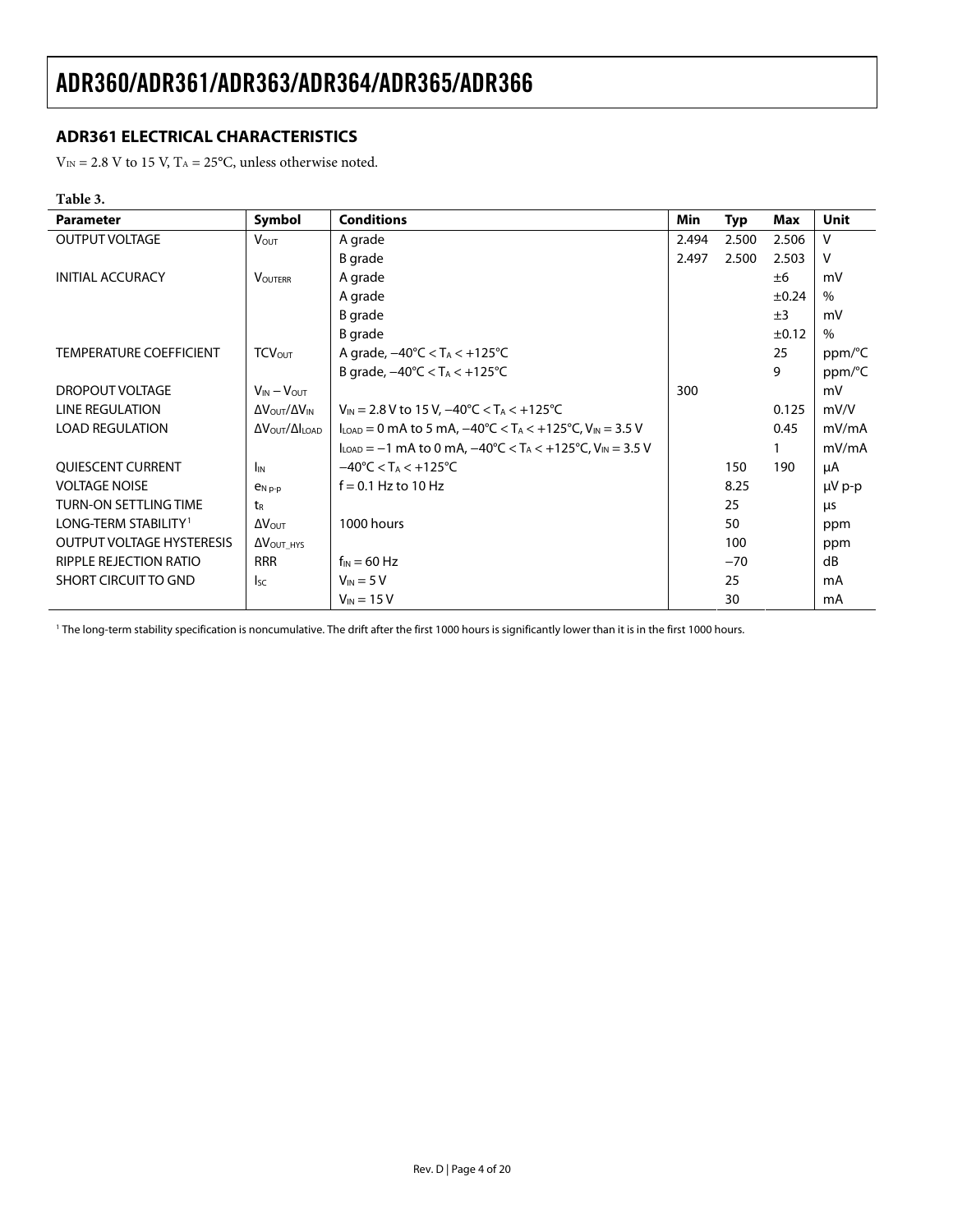## <span id="page-4-0"></span>**ADR363 ELECTRICAL CHARACTERISTICS**

 $V_{IN}$  = 3.3 V to 15 V, T<sub>A</sub> = 25°C, unless otherwise noted.

### **Table 4.**

| <b>Parameter</b>                 | Symbol                                         | <b>Conditions</b>                                                                                             | Min   | <b>Typ</b> | Max       | Unit        |
|----------------------------------|------------------------------------------------|---------------------------------------------------------------------------------------------------------------|-------|------------|-----------|-------------|
| <b>OUTPUT VOLTAGE</b>            | <b>V</b> <sub>OUT</sub>                        | A grade                                                                                                       | 2.994 | 3.000      | 3.006     | v           |
|                                  |                                                | B grade                                                                                                       | 2.997 | 3.000      | 3.003     | v           |
| <b>INITIAL ACCURACY</b>          | <b>VOUTERR</b>                                 | A grade                                                                                                       |       |            | ±6        | mV          |
|                                  |                                                | A grade                                                                                                       |       |            | $\pm 0.2$ | $\%$        |
|                                  |                                                | <b>B</b> grade                                                                                                |       |            | ±3        | mV          |
|                                  |                                                | B grade                                                                                                       |       |            | ±0.1      | $\%$        |
| <b>TEMPERATURE COEFFICIENT</b>   | <b>TCVOUT</b>                                  | A grade, $-40^{\circ}$ C < T <sub>A</sub> < $+125^{\circ}$ C                                                  |       |            | 25        | ppm/°C      |
|                                  |                                                | B grade, $-40^{\circ}$ C < T <sub>A</sub> < $+125^{\circ}$ C                                                  |       |            | 9         | ppm/°C      |
| DROPOUT VOLTAGE                  | $V_{IN} - V_{OUT}$                             |                                                                                                               | 300   |            |           | mV          |
| <b>LINE REGULATION</b>           | Δ V OUT / Δ V IN                               | $V_{\text{IN}}$ = 3.3 V to 15 V, $-40^{\circ}$ C < T <sub>A</sub> < +125 °C                                   |       |            | 0.15      | mV/V        |
| <b>LOAD REGULATION</b>           | $\Delta V_{\text{OUT}}/\Delta I_{\text{LOAD}}$ | $I_{\text{LOAD}} = 0$ mA to 5 mA, $-40^{\circ}$ C < T <sub>A</sub> < +125 °C, V <sub>IN</sub> = 4 V           |       |            | 0.54      | mV/mA       |
|                                  |                                                | $I_{\text{LOAD}} = -1$ mA to 0 mA, $-40^{\circ}$ C < T <sub>A</sub> < $+125^{\circ}$ C, V <sub>IN</sub> = 4 V |       |            | 1.2       | mV/mA       |
| <b>OUIESCENT CURRENT</b>         | <b>I<sub>IN</sub></b>                          | $-40^{\circ}$ C < T <sub>A</sub> < $+125^{\circ}$ C                                                           |       | 150        | 190       | μA          |
| <b>VOLTAGE NOISE</b>             | $P_N$ <sub>p-p</sub>                           | $f = 0.1$ Hz to 10 Hz                                                                                         |       | 8.7        |           | $\mu V$ p-p |
| <b>TURN-ON SETTLING TIME</b>     | $t_{R}$                                        |                                                                                                               |       | 25         |           | μs          |
| LONG-TERM STABILITY <sup>1</sup> | $\Delta V_{\text{OUT}}$                        | 1000 hours                                                                                                    |       | 50         |           | ppm         |
| <b>OUTPUT VOLTAGE HYSTERESIS</b> | $\Delta V_{\text{OUT\_HYS}}$                   |                                                                                                               |       | 100        |           | ppm         |
| RIPPLE REJECTION RATIO           | <b>RRR</b>                                     | $f_{IN} = 60$ Hz                                                                                              |       | $-70$      |           | dB          |
| <b>SHORT CIRCUIT TO GND</b>      | $\mathsf{lsc}$                                 | $V_{IN}$ = 5 V                                                                                                |       | 25         |           | mA          |
|                                  |                                                | $V_{IN}$ = 15 V                                                                                               |       | 30         |           | mA          |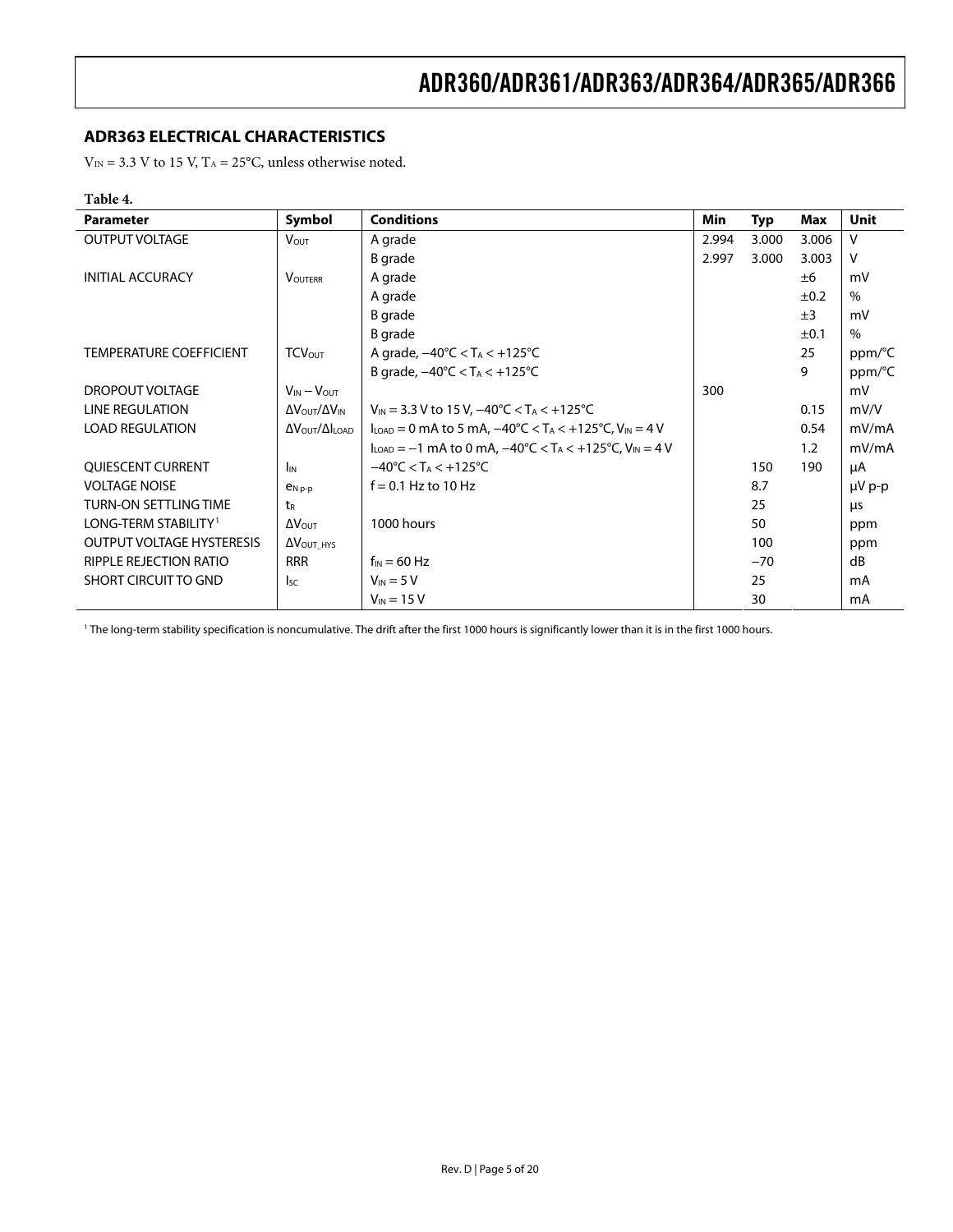## <span id="page-5-0"></span>**ADR364 ELECTRICAL CHARACTERISTICS**

 $V_{\rm IN}$  = 4.4 V to 15 V, T<sub>A</sub> = 25°C, unless otherwise noted.

### **Table 5.**

| <b>Parameter</b>                 | Symbol                                   | <b>Conditions</b>                                                                                                      | Min   | <b>Typ</b> | Max       | Unit        |
|----------------------------------|------------------------------------------|------------------------------------------------------------------------------------------------------------------------|-------|------------|-----------|-------------|
| <b>OUTPUT VOLTAGE</b>            | <b>VOUT</b>                              | A grade                                                                                                                | 4.088 | 4.096      | 4.104     | v           |
|                                  |                                          | B grade                                                                                                                | 4.092 | 4.096      | 4.100     | v           |
| <b>INITIAL ACCURACY</b>          | <b>VOUTERR</b>                           | A grade                                                                                                                |       |            | ±8        | mV          |
|                                  |                                          | A grade                                                                                                                |       |            | $\pm 0.2$ | %           |
|                                  |                                          | <b>B</b> grade                                                                                                         |       |            | ±4        | mV          |
|                                  |                                          | B grade                                                                                                                |       |            | ±0.1      | $\%$        |
| <b>TEMPERATURE COEFFICIENT</b>   | <b>TCV</b> <sub>OUT</sub>                | A grade, $-40^{\circ}$ C < T <sub>A</sub> < $+125^{\circ}$ C                                                           |       |            | 25        | ppm/°C      |
|                                  |                                          | B grade, $-40^{\circ}$ C < T <sub>A</sub> < $+125^{\circ}$ C                                                           |       |            | 9         | ppm/°C      |
| DROPOUT VOLTAGE                  | $V_{IN} - V_{OUT}$                       |                                                                                                                        | 300   |            |           | mV          |
| LINE REGULATION                  | ΔVουτ/ΔVιΝ                               | $V_{\text{IN}} = 4.4$ V to 15 V, $-40^{\circ}$ C < T <sub>A</sub> < +125 °C                                            |       |            | 0.205     | mV/V        |
| <b>LOAD REGULATION</b>           | $\Delta V_{\rm OUT}/\Delta I_{\rm LOAD}$ | $I_{\text{LOAD}} = 0$ mA to 5 mA, $-40^{\circ}$ C < T <sub>A</sub> < $+125^{\circ}$ C, V <sub>IN</sub> = 5 V           |       |            | 0.735     | mV/mA       |
|                                  |                                          | $I_{\text{LOAD}} = -1 \text{ mA}$ to 0 mA, $-40^{\circ}$ C < T <sub>A</sub> < +125 $^{\circ}$ C, V <sub>IN</sub> = 5 V |       |            | 1.75      | mV/mA       |
| <b>OUIESCENT CURRENT</b>         | $I_{IN}$                                 | $-40^{\circ}$ C < T <sub>A</sub> < $+125^{\circ}$ C                                                                    |       | 150        | 190       | μA          |
| <b>VOLTAGE NOISE</b>             | $P_{N,p-p}$                              | $f = 0.1$ Hz to 10 Hz                                                                                                  |       | 11         |           | $\mu V$ p-p |
| <b>TURN-ON SETTLING TIME</b>     | t <sub>R</sub>                           |                                                                                                                        |       | 25         |           | μs          |
| LONG-TERM STABILITY <sup>1</sup> | $\Delta V_{\text{OUT}}$                  | 1000 hours                                                                                                             |       | 50         |           | ppm         |
| <b>OUTPUT VOLTAGE HYSTERESIS</b> | $\Delta V_{\text{OUT\_HYS}}$             |                                                                                                                        |       | 100        |           | ppm         |
| RIPPLE REJECTION RATIO           | <b>RRR</b>                               | $f_{IN} = 60$ Hz                                                                                                       |       | $-70$      |           | dB          |
| <b>SHORT CIRCUIT TO GND</b>      | <sub>sc</sub>                            | $V_{IN} = 5 V$                                                                                                         |       | 25         |           | mA          |
|                                  |                                          | $V_{IN}$ = 15 V                                                                                                        |       | 30         |           | mA          |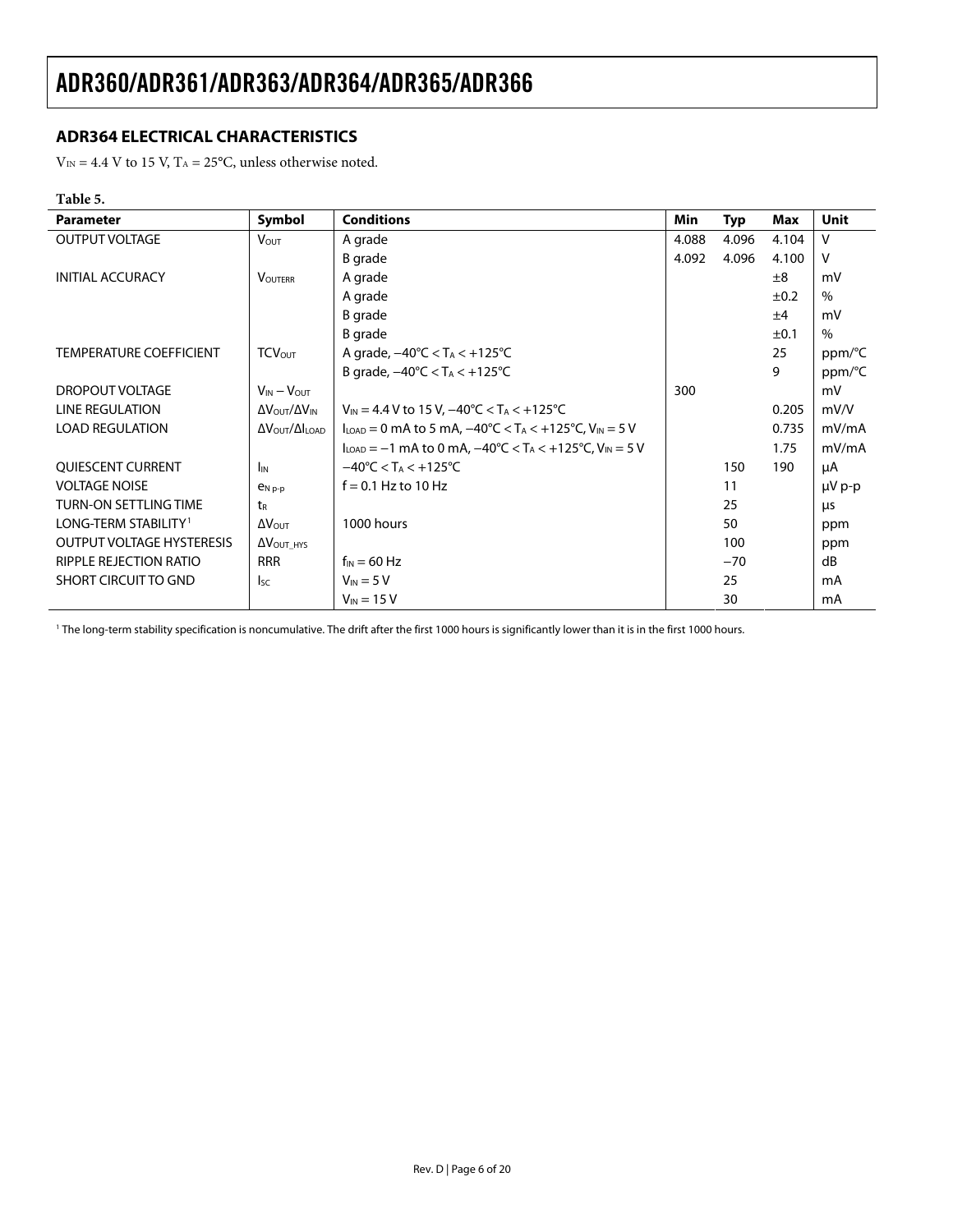## <span id="page-6-0"></span>**ADR365 ELECTRICAL CHARACTERISTICS**

 $V_{\rm IN}$  = 5.3 V to 15 V, T<sub>A</sub> = 25°C, unless otherwise noted.

### **Table 6.**

| <b>Parameter</b>                 | Symbol                                         | <b>Conditions</b>                                                                                                | Min   | <b>Typ</b> | Max        | Unit          |
|----------------------------------|------------------------------------------------|------------------------------------------------------------------------------------------------------------------|-------|------------|------------|---------------|
| <b>OUTPUT VOLTAGE</b>            | <b>VOUT</b>                                    | A grade                                                                                                          | 4.992 | 5.000      | 5.008      | v             |
|                                  |                                                | B grade                                                                                                          | 4.996 | 5.000      | 5.004      | ٧             |
| <b>INITIAL ACCURACY</b>          | <b>VOUTERR</b>                                 | A grade                                                                                                          |       |            | ±8         | mV            |
|                                  |                                                | A grade                                                                                                          |       |            | $\pm 0.16$ | $\%$          |
|                                  |                                                | B grade                                                                                                          |       |            | ±4         | mV            |
|                                  |                                                | B grade                                                                                                          |       |            | $\pm 0.08$ | $\frac{0}{0}$ |
| <b>TEMPERATURE COEFFICIENT</b>   | <b>TCVOUT</b>                                  | A grade, $-40^{\circ}$ C < T <sub>A</sub> < $+125^{\circ}$ C                                                     |       |            | 25         | ppm/°C        |
|                                  |                                                | B grade, $-40^{\circ}$ C < T <sub>A</sub> < $+125^{\circ}$ C                                                     |       |            | 9          | ppm/°C        |
| DROPOUT VOLTAGE                  | $V_{IN} - V_{OUT}$                             |                                                                                                                  | 300   |            |            | mV            |
| LINE REGULATION                  | Δ V OUT / Δ V IN                               | $V_{IN}$ = 5.3 V to 15 V, -40°C < T <sub>A</sub> < +125°C                                                        |       |            | 0.25       | mV/V          |
| <b>LOAD REGULATION</b>           | $\Delta V_{\text{OUT}}/\Delta I_{\text{LOAD}}$ | $I_{\text{LOAD}} = 0$ mA to 5 mA, $-40^{\circ}$ C < T <sub>A</sub> < $+125^{\circ}$ C, V <sub>IN</sub> = 6V      |       |            | 0.9        | mV/mA         |
|                                  |                                                | $I_{\text{LOAD}} = -1$ mA to 0 mA, $-40^{\circ}$ C < T <sub>A</sub> < +125 <sup>°</sup> C, V <sub>IN</sub> = 6 V |       |            | 2          | mV/mA         |
| <b>QUIESCENT CURRENT</b>         | <b>I</b> <sub>IN</sub>                         | $-40^{\circ}$ C < T <sub>A</sub> < +125 $^{\circ}$ C                                                             |       | 150        | 190        | μA            |
| <b>VOLTAGE NOISE</b>             | $P_N$ <sub>p-p</sub>                           | $f = 0.1$ Hz to 10 Hz                                                                                            |       | 12.8       |            | $\mu V$ p-p   |
| <b>TURN-ON SETTLING TIME</b>     | $t_{R}$                                        |                                                                                                                  |       | 20         |            | μs            |
| LONG-TERM STABILITY <sup>1</sup> | $\Delta V_{\text{OUT}}$                        | 1000 hours                                                                                                       |       | 50         |            | ppm           |
| <b>OUTPUT VOLTAGE HYSTERESIS</b> | $\Delta V_{\text{OUT HYS}}$                    |                                                                                                                  |       | 100        |            | ppm           |
| RIPPLE REJECTION RATIO           | <b>RRR</b>                                     | $f_{IN} = 60$ Hz                                                                                                 |       | $-70$      |            | dB            |
| SHORT CIRCUIT TO GND             | <sub>sc</sub>                                  | $V_{IN}$ = 5 V                                                                                                   |       | 25         |            | mA            |
|                                  |                                                | $V_{IN}$ = 15 V                                                                                                  |       | 30         |            | mA            |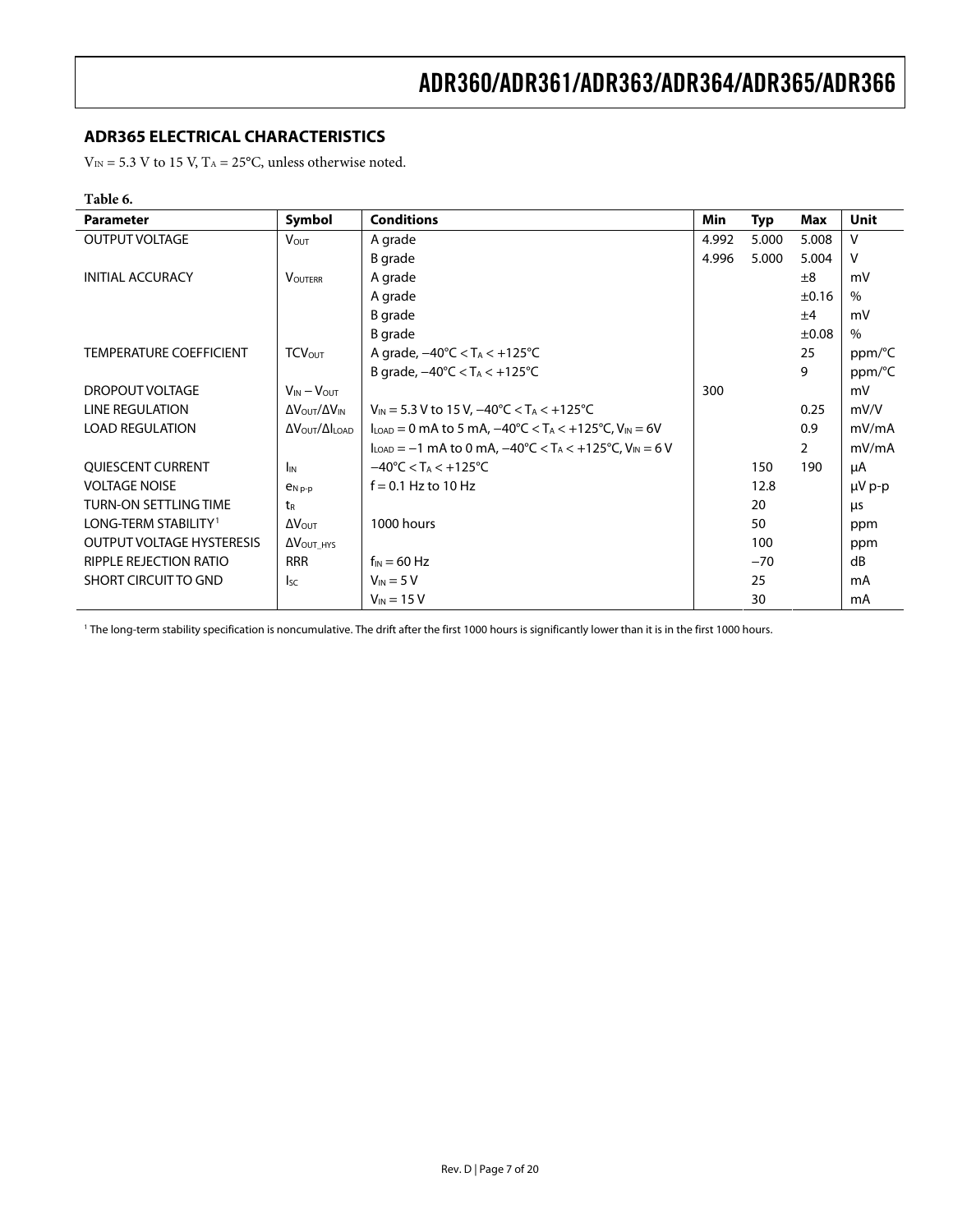## <span id="page-7-0"></span>**ADR366 ELECTRICAL CHARACTERISTICS**

 $V_{\rm IN}$  = 3.6 V to 15 V, T<sub>A</sub> = 25°C, unless otherwise noted.

#### **Table 7.**

| <b>Parameter</b>                 | Symbol                                         | <b>Conditions</b>                                                                                                    | Min   | <b>Typ</b> | Max        | Unit   |
|----------------------------------|------------------------------------------------|----------------------------------------------------------------------------------------------------------------------|-------|------------|------------|--------|
| <b>OUTPUT VOLTAGE</b>            | <b>Vout</b>                                    | A grade                                                                                                              | 3.292 | 3.300      | 3.308      | v      |
|                                  |                                                | B grade                                                                                                              | 3.296 | 3.300      | 3.304      | v      |
| <b>INITIAL ACCURACY</b>          | <b>VOUTERR</b>                                 | A grade                                                                                                              |       |            | $\pm 8$    | mV     |
|                                  |                                                | A grade                                                                                                              |       |            | $\pm 0.25$ | $\%$   |
|                                  |                                                | B grade                                                                                                              |       |            | ±4         | mV     |
|                                  |                                                | <b>B</b> grade                                                                                                       |       |            | ±0.125     | $\%$   |
| <b>TEMPERATURE COEFFICIENT</b>   | <b>TCVOUT</b>                                  | A grade, $-40^{\circ}$ C < T <sub>A</sub> < $+125^{\circ}$ C                                                         |       |            | 25         | ppm/°C |
|                                  |                                                | B grade, $-40^{\circ}$ C < T <sub>A</sub> < $+125^{\circ}$ C                                                         |       |            | 9          | ppm/°C |
| <b>DROPOUT VOLTAGE</b>           | $V_{IN} - V_{OUT}$                             |                                                                                                                      | 300   |            |            | mV     |
| LINE REGULATION                  | ΔV <sub>OUT</sub> /ΔV <sub>IN</sub>            | $V_{\text{IN}}$ = 3.6 V to 15 V, $-40^{\circ}$ C < T <sub>A</sub> < +125 °C                                          |       |            | 0.165      | mV/V   |
| <b>LOAD REGULATION</b>           | $\Delta V_{\text{OUT}}/\Delta I_{\text{LOAD}}$ | $I_{\text{LOAD}} = 0$ mA to 5 mA, $-40^{\circ}$ C < T <sub>A</sub> < $+125^{\circ}$ C, V <sub>IN</sub> = 4.2 V       |       |            | 0.6        | mV/mA  |
|                                  |                                                | $I_{\text{LOAD}} = 0$ mA to 8 mA, $-40^{\circ}$ C < T <sub>A</sub> < $+125^{\circ}$ C, V <sub>IN</sub> $\geq 4.75$ V |       |            | 0.6        | mV/mA  |
|                                  |                                                | $I_{\text{LOAD}} = -1$ mA to 0 mA, $-40^{\circ}$ C < T <sub>A</sub> < $+125^{\circ}$ C, V <sub>IN</sub> = 4.2 V      |       |            | 1.35       | mV/mA  |
| QUIESCENT CURRENT                | <b>I</b> IN                                    | $-40^{\circ}$ C < T <sub>A</sub> < $+125^{\circ}$ C                                                                  |       | 150        | 190        | μA     |
| <b>VOLTAGE NOISE</b>             | $e_{Np-p}$                                     | $f = 0.1$ Hz to 10 Hz                                                                                                |       | 9.3        |            | µV p-p |
| <b>TURN-ON SETTLING TIME</b>     | t <sub>R</sub>                                 |                                                                                                                      |       | 25         |            | μs     |
| LONG-TERM STABILITY <sup>1</sup> | $\Delta V_{\text{OUT}}$                        | 1000 hours                                                                                                           |       | 50         |            | ppm    |
| <b>OUTPUT VOLTAGE HYSTERESIS</b> | $\Delta V_{\text{OUT HYS}}$                    |                                                                                                                      |       | 100        |            | ppm    |
| RIPPLE REJECTION RATIO           | <b>RRR</b>                                     | $f_{IN} = 60$ Hz                                                                                                     |       | $-70$      |            | dB     |
| SHORT CIRCUIT TO GND             | $\mathsf{lsc}$                                 | $V_{IN} = 5 V$                                                                                                       |       | 25         |            | mA     |
|                                  |                                                | $V_{IN}$ = 15 V                                                                                                      |       | 30         |            | mA     |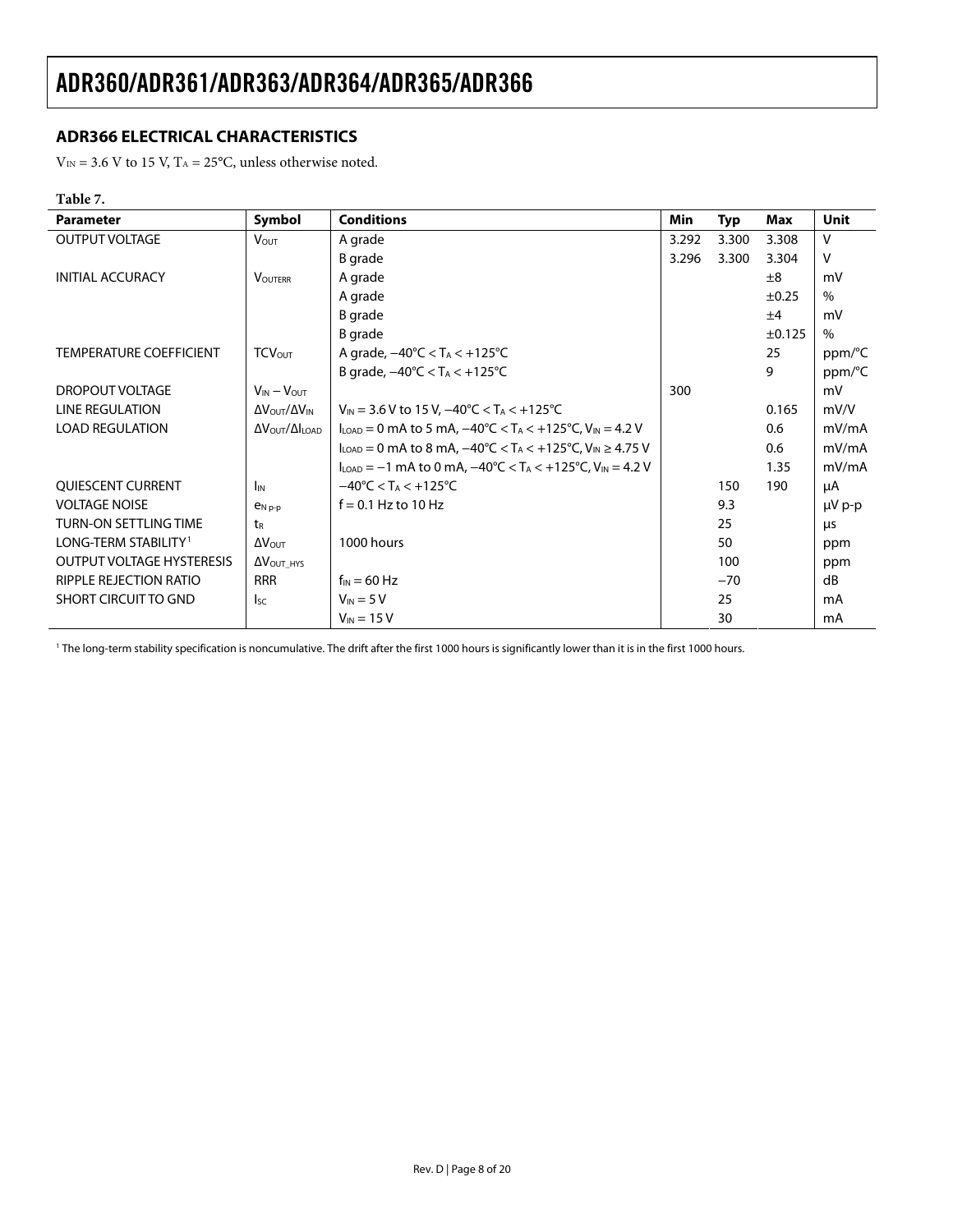# <span id="page-8-0"></span>ABSOLUTE MAXIMUM RATINGS

 $T_A = 25$ °C, unless otherwise noted.

#### **Table 8.**

| <b>Parameter</b>                     | Rating                               |
|--------------------------------------|--------------------------------------|
| Supply Voltage                       | 18 <sub>V</sub>                      |
| Output Short-Circuit Duration to GND |                                      |
| $V_{IN}$ < 15 V                      | Indefinite                           |
| $V_{IN}$ > 15 V                      | 10 <sub>sec</sub>                    |
| Storage Temperature Range            | $-65^{\circ}$ C to +125 $^{\circ}$ C |
| <b>Operating Temperature Range</b>   | $-40^{\circ}$ C to $+125^{\circ}$ C  |
| Junction Temperature Range           | $-65^{\circ}$ C to $+150^{\circ}$ C  |
| Lead Temperature (Soldering, 60 sec) | $300^{\circ}$ C                      |

Stresses above those listed under Absolute Maximum Ratings may cause permanent damage to the device. This is a stress rating only; functional operation of the device at these or any other conditions above those indicated in the operational section of this specification is not implied. Exposure to absolute maximum rating conditions for extended periods may affect device reliability.

#### **THERMAL RESISTANCE**

 $\theta_{JA}$  is specified for the worst-case conditions, that is, a device soldered in a circuit board for surface-mount packages.

#### **Table 9. Thermal Resistance**

| Package Type     | $\theta$ JA | θк | Jnit |
|------------------|-------------|----|------|
| 5-Lead TSOT (UJ) |             | 46 | /W   |

#### **ESD CAUTION**



ESD (electrostatic discharge) sensitive device. Charged devices and circuit boards can discharge without detection. Although this product features patented or proprietary protection circuitry, damage may occur on devices subjected to high energy ESD. Therefore, proper ESD precautions should be taken to avoid performance degradation or loss of functionality.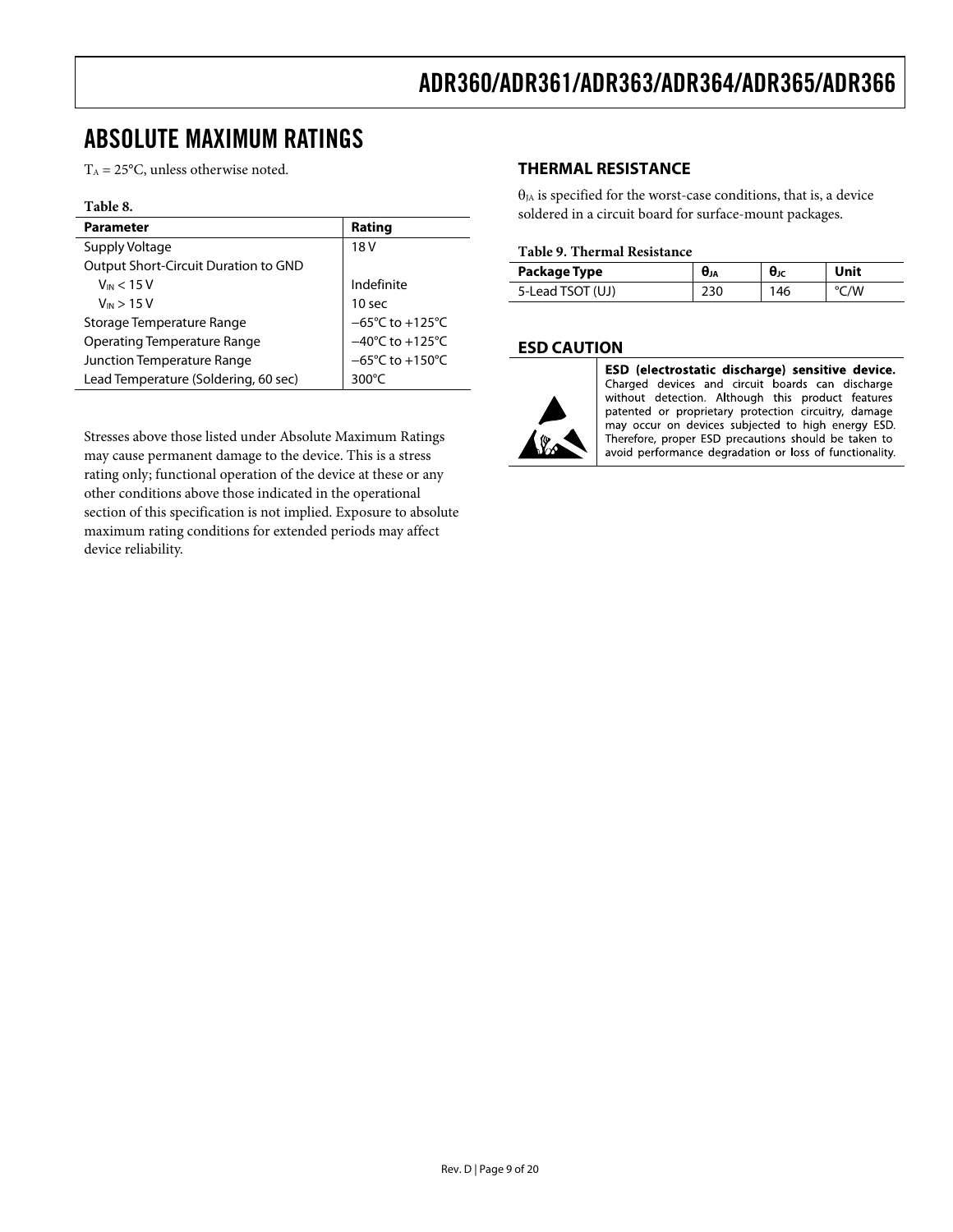# <span id="page-9-0"></span>TYPICAL PERFORMANCE CHARACTERISTICS



Figure 2. ADR360 Output Voltage vs. Temperature





Figure 4. ADR363 Output Voltage vs. Temperature



Figure 5. ADR365 Output Voltage vs. Temperature



![](_page_9_Figure_10.jpeg)

![](_page_9_Figure_11.jpeg)

Figure 7. ADR365 Supply Current vs. Input Voltage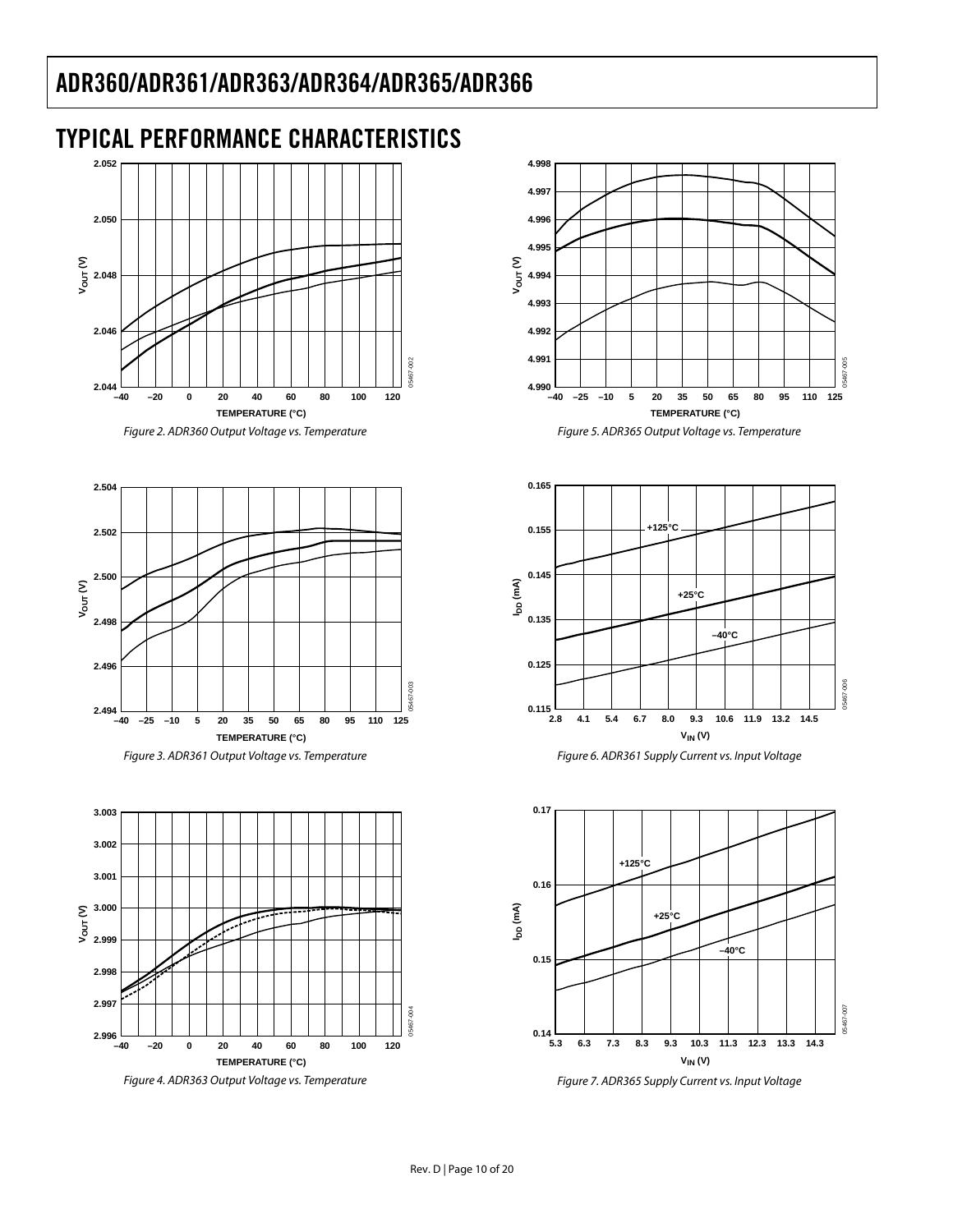![](_page_10_Figure_1.jpeg)

![](_page_10_Figure_2.jpeg)

![](_page_10_Figure_3.jpeg)

![](_page_10_Figure_4.jpeg)

![](_page_10_Figure_5.jpeg)

Figure 10. ADR360 Line Regulation vs. Temperature,  $V_{IN} = 2.45$  V to 15 V

![](_page_10_Figure_7.jpeg)

Figure 11. ADR361 Line Regulation vs. Temperature,  $V_{IN} = 2.8$  V to 15 V

![](_page_10_Figure_9.jpeg)

Figure 12. ADR365 Line Regulation vs. Temperature,  $V_{IN} = 5.3$  V to 15 V

![](_page_10_Figure_11.jpeg)

Figure 13. ADR361 Dropout Voltage vs. Load Current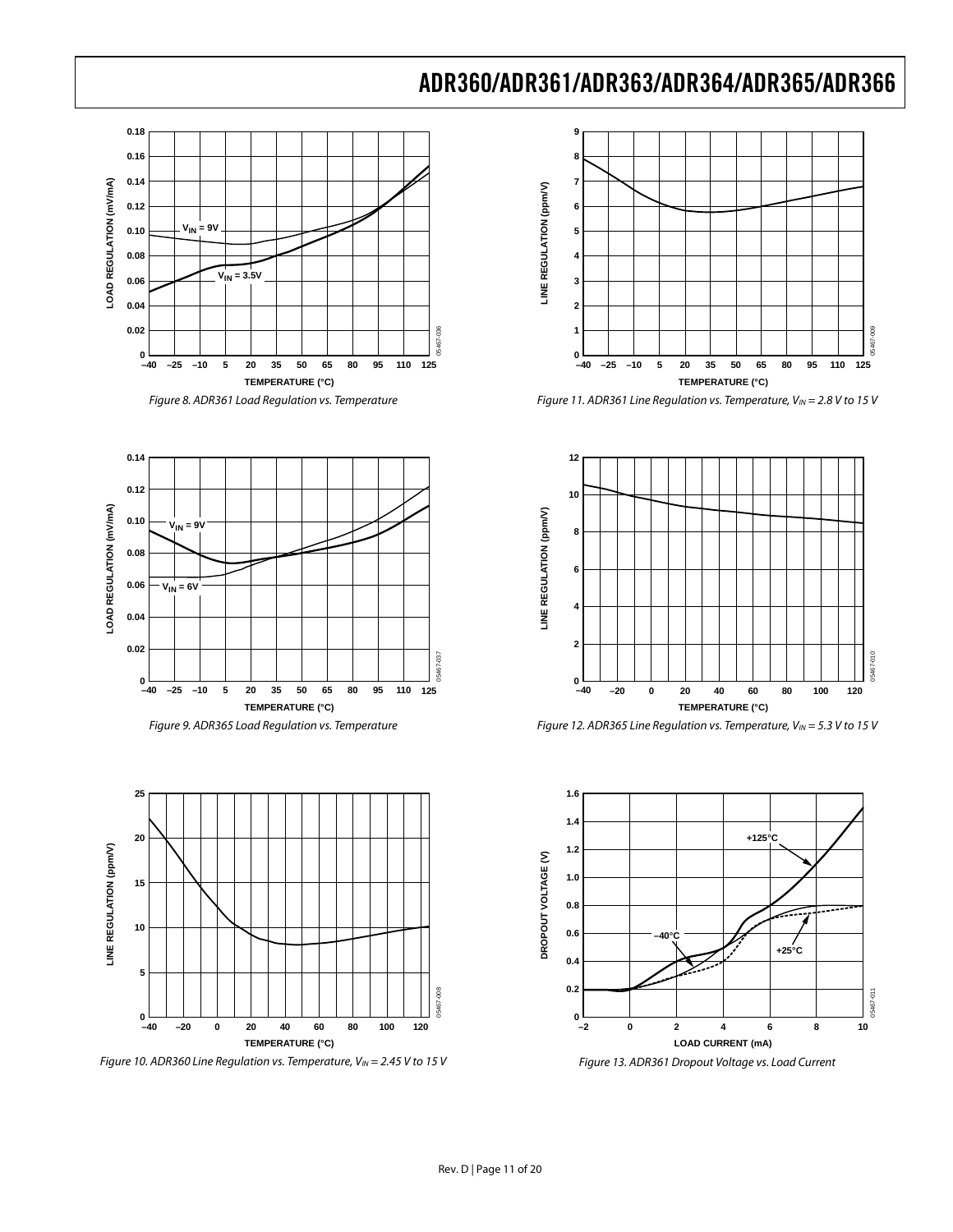![](_page_11_Figure_1.jpeg)

![](_page_11_Figure_2.jpeg)

![](_page_11_Figure_3.jpeg)

![](_page_11_Figure_4.jpeg)

Figure 17. ADR363 0.1 Hz to 10 Hz Noise

![](_page_11_Figure_6.jpeg)

![](_page_11_Figure_7.jpeg)

Figure 19. ADR365 0.1 Hz to 10 Hz Noise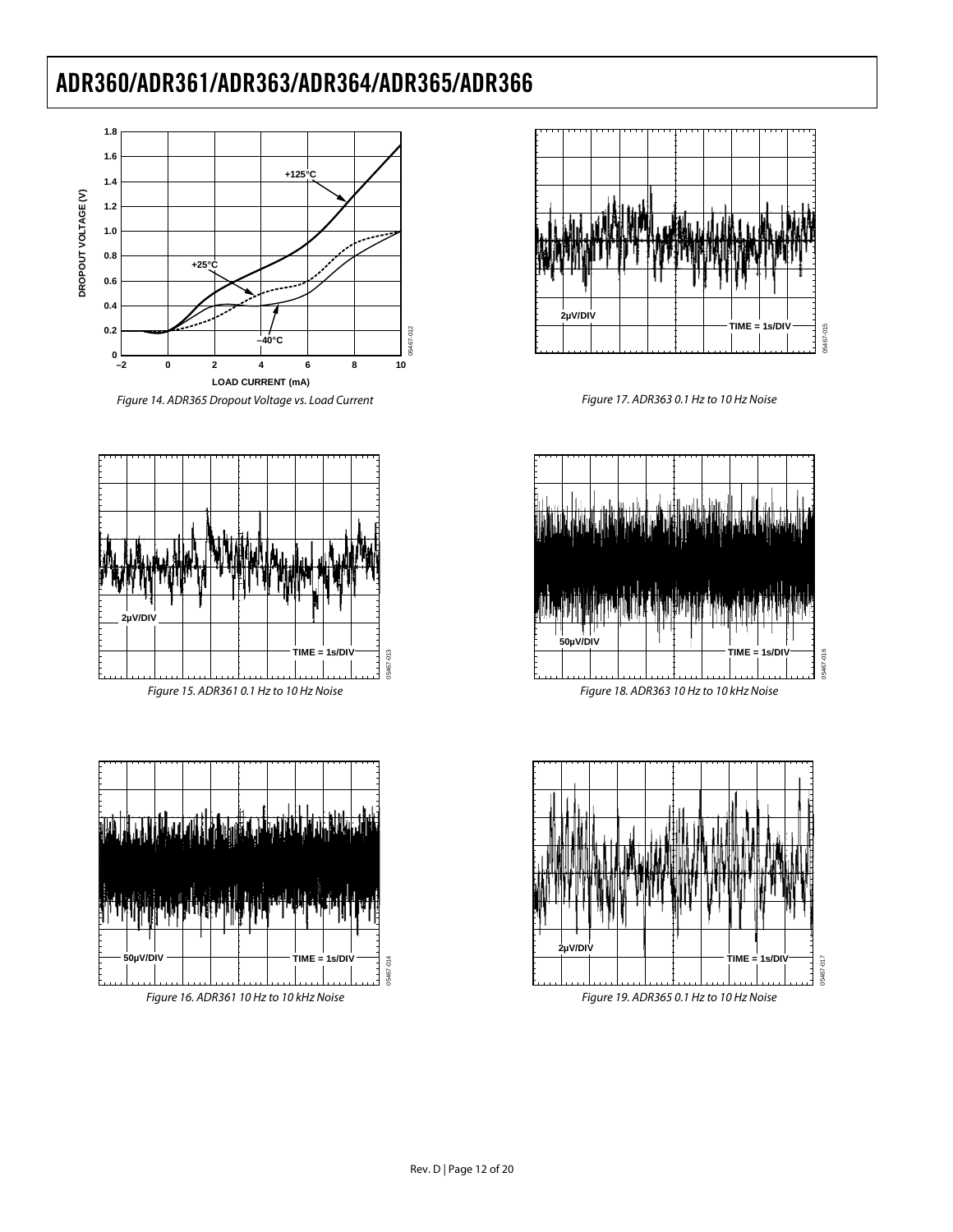![](_page_12_Figure_1.jpeg)

**50 45 40** OUTPUT IMPEDANCE (Q) **OUTPUT IMPEDANCE (Ω) 35 30 25 20 15 10 5 100ko**<br>100 **100ko 100ko 100ko 100ko 100ko 100ko 100ko 100ko 100ko** 100ko 100ko 100ko 100ko 100ko 100ko 100ko 100ko 100k<br>100ko 100ko 100ko 100ko 100ko 100ko 100ko 100ko 100ko 100ko 100ko 100ko 100ko 100ko 100ko 100ko 100ko  $\frac{1}{100}$ **1k 10k FREQUENCY (Hz)**

Figure 21. Output Impedance vs. Frequency

![](_page_12_Figure_4.jpeg)

Figure 22. Ripple Rejection Ratio vs. Frequency

![](_page_12_Figure_6.jpeg)

Figure 23. ADR361 Line Transient Response (Increasing), No Capacitors

![](_page_12_Figure_8.jpeg)

![](_page_12_Figure_9.jpeg)

![](_page_12_Figure_10.jpeg)

![](_page_12_Figure_11.jpeg)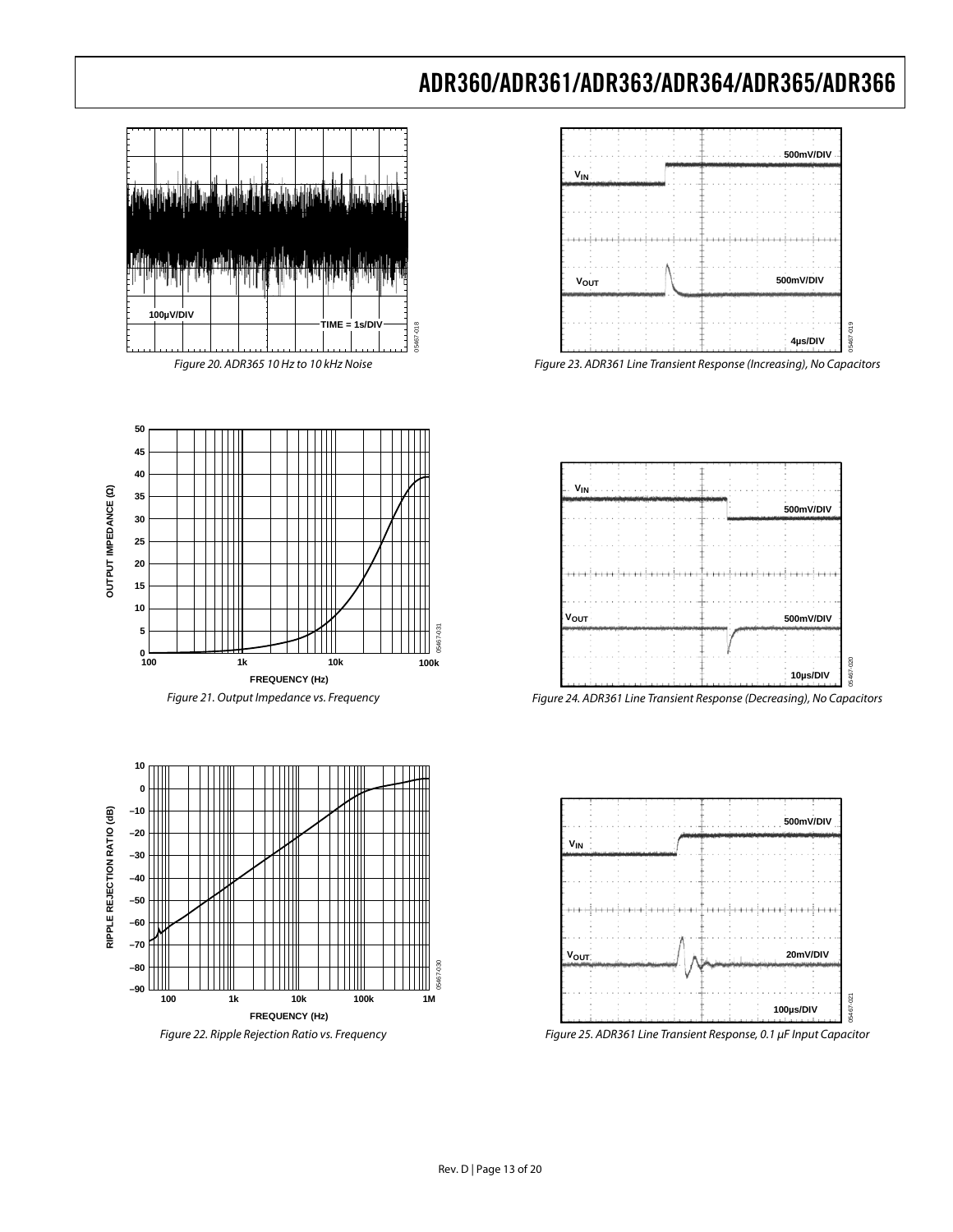![](_page_13_Figure_1.jpeg)

![](_page_13_Figure_2.jpeg)

![](_page_13_Figure_3.jpeg)

![](_page_13_Figure_4.jpeg)

![](_page_13_Figure_5.jpeg)

![](_page_13_Figure_6.jpeg)

Figure 29. ADR361 Turn-Off Response Time at 5 V

![](_page_13_Figure_8.jpeg)

Figure 30. ADR361 Turn-On Response Time, 0.1 μF Output Capacitor

![](_page_13_Figure_10.jpeg)

Figure 31. ADR361 Turn-Off Response Time, 0.1 μF Output Capacitor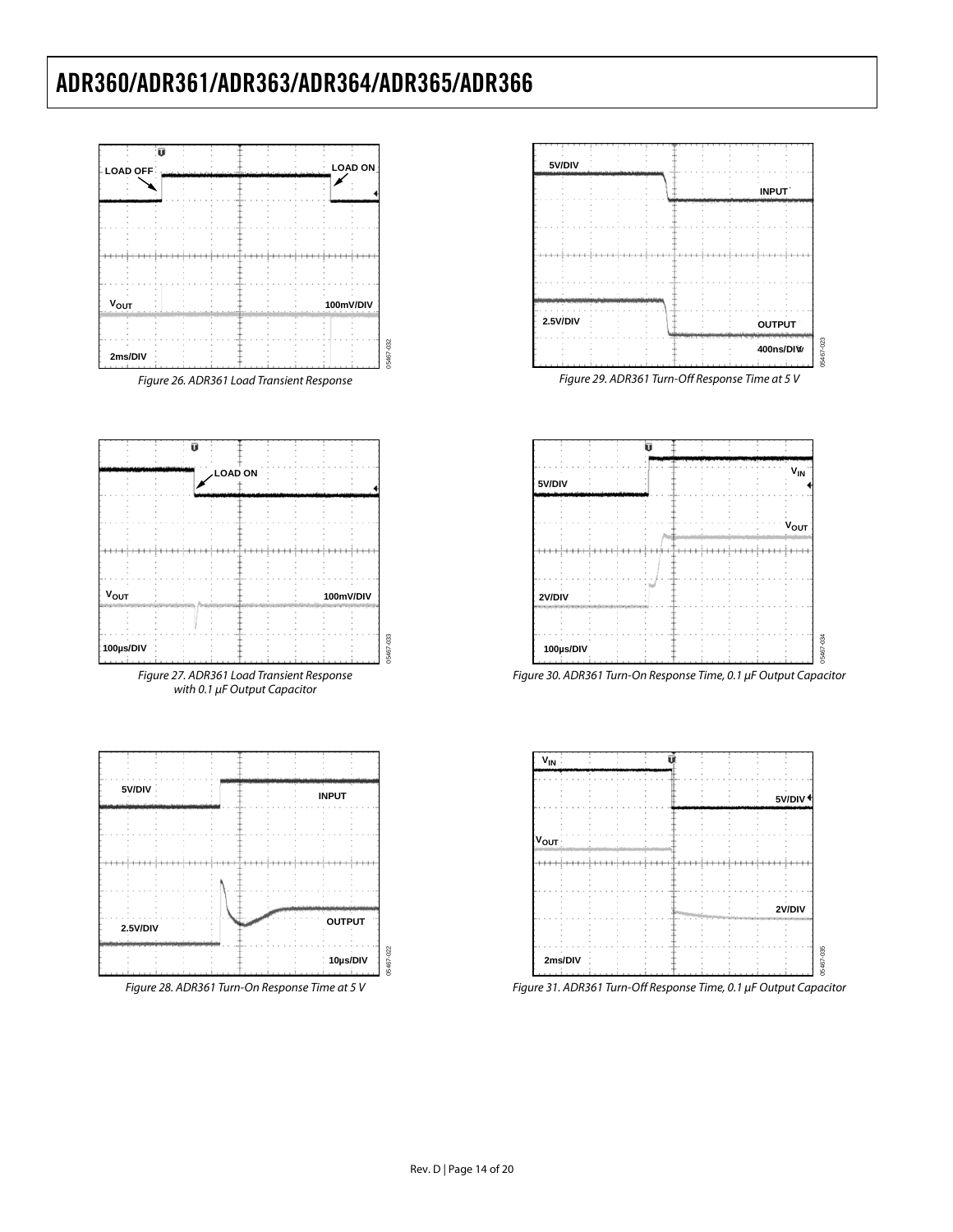# <span id="page-14-0"></span>**TERMINOLOGY**

#### **Temperature Coefficient**

The change of output voltage with respect to operating temperature changes normalized by the output voltage at 25°C. This parameter is expressed in ppm/°C and can be determined by

$$
TCV_{OUT}[\text{ppm/}{}^{\circ}\text{C}] = \frac{V_{OUT}(T_2) - V_{OUT}(T_1)}{V_{OUT}(25^{\circ}\text{C}) \times (T_2 - T_1)} \times 10^6
$$

where:

 $V_{OUT}$  (25 $^{\circ}$ C) =  $V_{OUT}$  at 25 $^{\circ}$ C.  $V_{OUT}(T_1) = V_{OUT}$  at Temperature 1.  $V_{OUT}$  ( $T_2$ ) =  $V_{OUT}$  at Temperature 2.

#### **Line Regulation**

The change in output voltage due to a specified change in input voltage. This parameter accounts for the effects of self-heating. Line regulation is expressed in either percent per volt, parts per million per volt, or microvolts per volt change in input voltage.

#### **Load Regulation**

The change in output voltage due to a specified change in load current. This parameter accounts for the effects of self-heating. Load regulation is expressed in either microvolts per milliampere, parts per million per milliampere, or ohms of dc output resistance.

#### **Long-Term Stability**

The typical shift of output voltage at 25°C on a sample of parts subjected to a test of 1000 hours at 25°C.

$$
\Delta V_{OUT} = V_{OUT}(t_o) - V_{OUT}(t_1)
$$
  

$$
\Delta V_{OUT} [ppm] = \left(\frac{V_{OUT}(t_o) - V_{OUT}(t_1)}{V_{OUT}(t_o)} \times 10^6\right)
$$

where:

 $V_{OUT}(t_0) = V_{OUT}$  at 25 $°C$  at Time 0.  $V_{OUT}(t_1) = V_{OUT}$  at 25°C after 1000 hours operation at 25°C.

#### **Thermal Hysteresis**

The change of output voltage after the device is cycled from +25°C to −40°C to +125°C and back to +25°C. This is a typical value from a sample of parts put through such a cycle.

$$
V_{OUT\_HYS} = V_{OUT} (25^{\circ}\text{C}) - V_{OUT\_TC}
$$
  

$$
V_{OUT\_HYS} [\text{ppm}] = \frac{V_{OUT} (25^{\circ}\text{C}) - V_{OUT\_TC}}{V_{OUT} (25^{\circ}\text{C})} \times 10^6
$$

where:

 $V_{OUT}$  (25 $^{\circ}$ C) =  $V_{OUT}$  at 25 $^{\circ}$ C.  $V_{OUT\_TC}$  =  $V_{OUT}$  at 25 $°C$  after temperature cycle at +25 $°C$  to −40°C to +125°C and back to +25°C.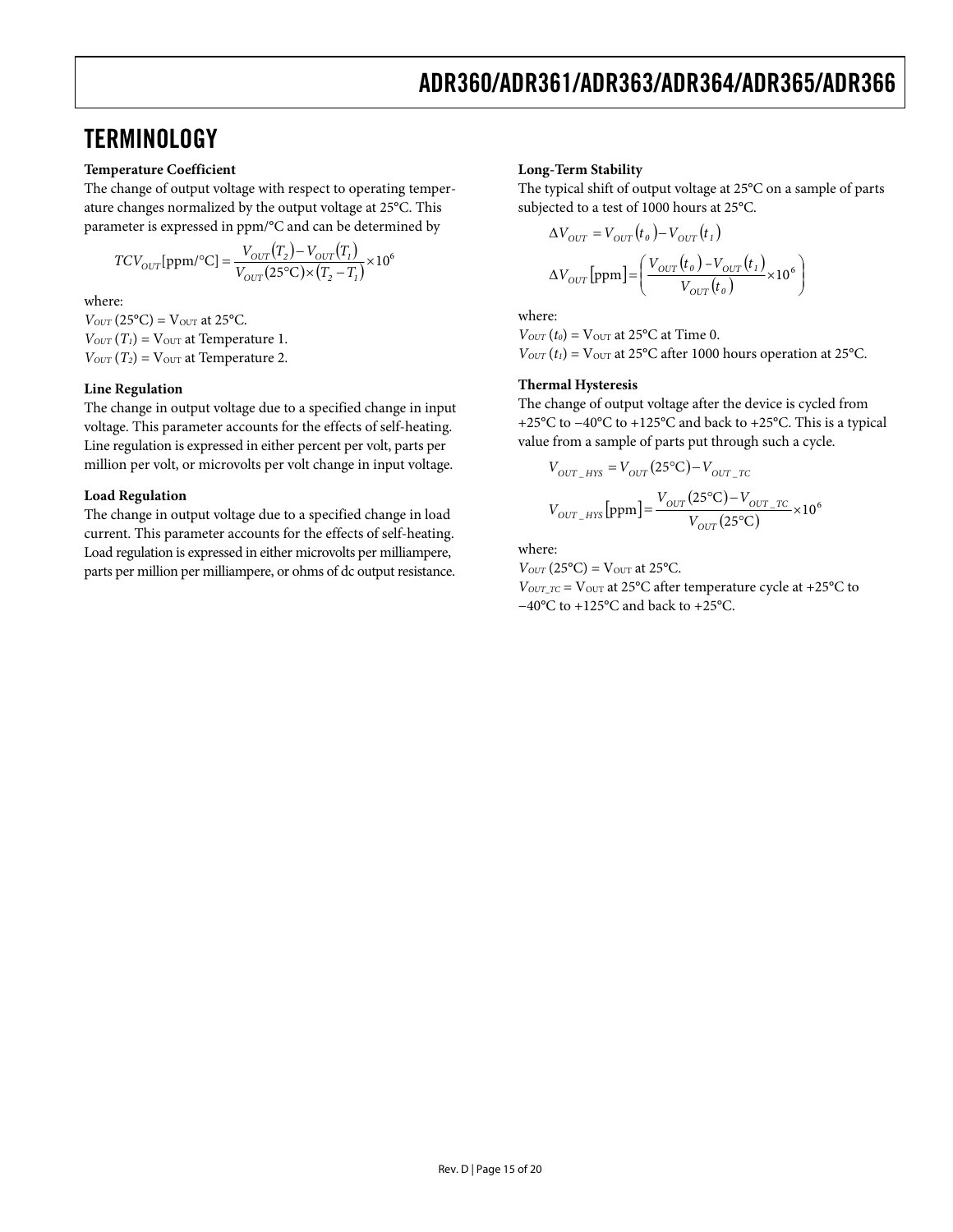# <span id="page-15-0"></span>THEORY OF OPERATION

Band gap references are the high performance solution for low supply voltage and low power voltage reference applications, and the ADR36x family is no exception. The uniqueness of these products lies in their architecture. The ideal zero TC band gap voltage is referenced to the output, not to ground (see [Figure 32](#page-15-1)). Therefore, if noise exists on the ground line, it is greatly attenuated on  $V_{\text{OUT}}$ . The band gap cell consists of the PNP pair Q53 and Q52 running at unequal current densities. The difference in  $V_{BE}$  results in a voltage with a positive TC, which is amplified by a ratio of

$$
2 \times \frac{R59}{R54}
$$

This PTAT voltage, combined with the  $V_{BE}$  of Q53 and Q52, produces the stable band gap voltage.

Reduction in the band gap curvature is performed by the ratio of Resistor R44 and Resistor R59, one of which is linearly temperature dependent. Precision laser trimming and other patented circuit techniques are used to further enhance the drift performance.

<span id="page-15-1"></span>![](_page_15_Figure_6.jpeg)

## **DEVICE POWER DISSIPATION CONSIDERATIONS**

The ADR36x family is capable of delivering load currents to 5 mA with an input voltage ranging from 2.348 V (ADR360 only) to 18 V. When this device is used in applications with large input voltages, care should be taken to avoid exceeding the specified maximum power dissipation or junction temperature because it may result in premature device failure. Use the following formula to calculate a device's maximum junction temperature or dissipation:

$$
P_D = \frac{T_I - T_A}{\theta_{JA}}
$$

where:

 $T_I$  and  $T_A$  are the junction and ambient temperatures, respectively.  $P<sub>D</sub>$  is the device power dissipation.

 $\theta_{JA}$  is the device package thermal resistance.

## **INPUT CAPACITOR**

Input capacitors are not required on the ADR36x. There is no limit for the value of the capacitor used on the input, but a 1 μF to 10 μF capacitor on the input improves transient response in applications where the supply suddenly changes. An additional 0.1 μF capacitor in parallel also helps reduce noise from the supply.

## **OUTPUT CAPACITOR**

The ADR36x does not require output capacitors for stability under any load condition. An output capacitor, typically 0.1 μF, filters out low level noise voltage and does not affect the operation of the part. On the other hand, the load transient response can improve with an additional 1 μF to 10 μF output capacitor placed in parallel with the 0.1 μF capacitor. The additional capacitor acts as a source of stored energy for a sudden increase in load current, and the only parameter that degrades is the turn-on time. The amount of degradation depends on the size of the capacitor chosen.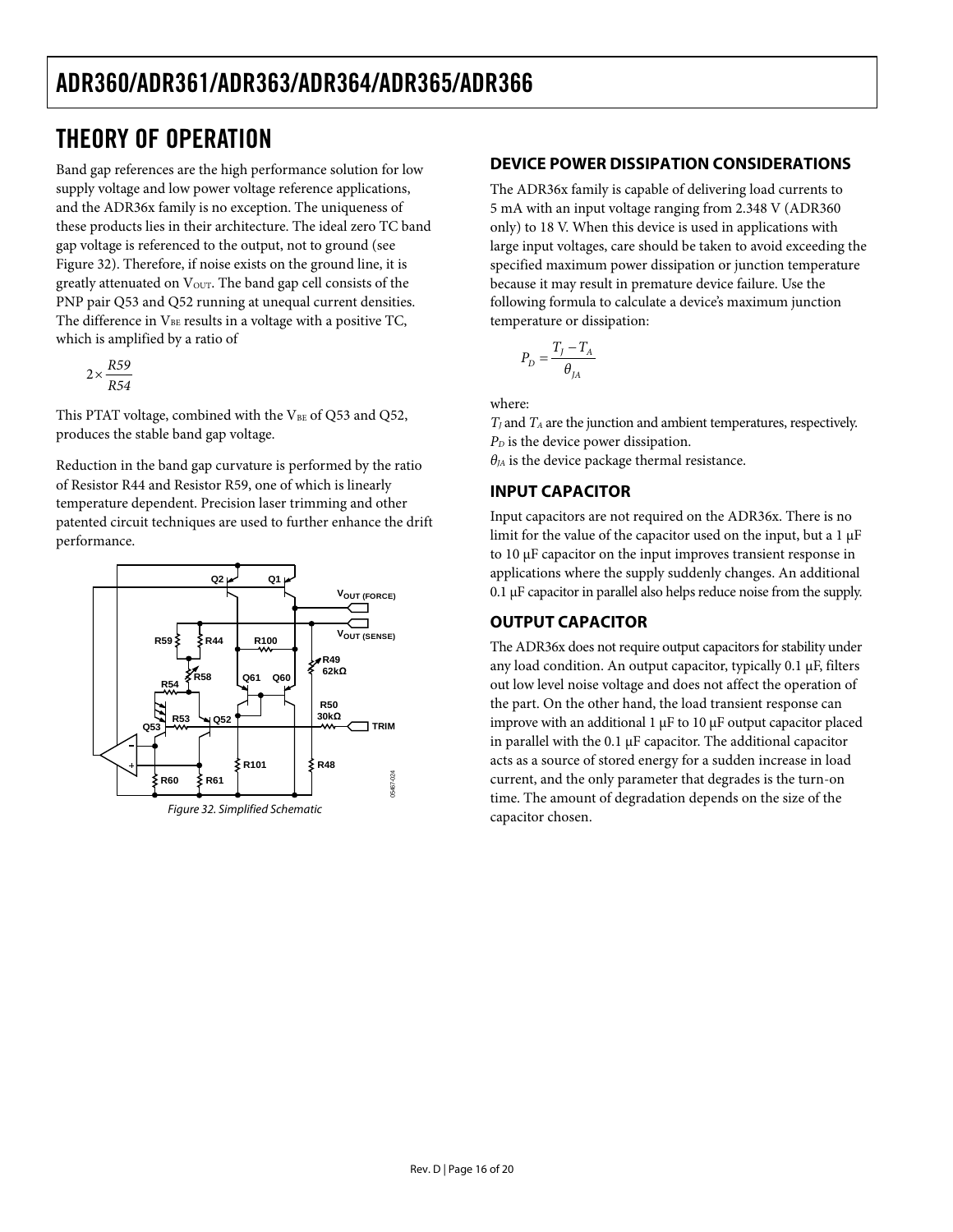# <span id="page-16-0"></span>APPLICATIONS INFORMATION **BASIC VOLTAGE REFERENCE CONNECTION**

The circuit in [Figure 33](#page-16-1) illustrates the basic configuration for the ADR36x family. Decoupling capacitors are not required for circuit stability. The ADR36x family is capable of driving capacitive loads from 0 μF to 10 μF. However, a 0.1 μF ceramic output capacitor is recommended to absorb and deliver the charge, as is required by a dynamic load.

<span id="page-16-3"></span>![](_page_16_Figure_3.jpeg)

Figure 33. Basic Configuration for the ADR36x Family

#### <span id="page-16-1"></span>**Stacking Reference ICs for Arbitrary Outputs**

Some applications require two reference voltage sources, which are a combined sum of standard outputs. [Figure 34](#page-16-2) shows how this stacked output reference can be implemented.

![](_page_16_Figure_7.jpeg)

<span id="page-16-4"></span><span id="page-16-2"></span>Figure 34. Stacking Voltage References with the ADR36x

Two reference ICs are used and fed from an unregulated input, V<sub>IN</sub>. The outputs of the individual ICs are connected in series, which provides two output voltages,  $V<sub>OUT1</sub>$  and  $V<sub>OUT2</sub>$ .  $V<sub>OUT1</sub>$  is the terminal voltage of U1, and  $V_{\text{OUT2}}$  is the sum of this voltage and the terminal voltage of U2. U1 and U2 are chosen for the two voltages that supply the required outputs (see [Table 10](#page-16-3)). For example, if both U1 and U2 are ADR361s, VouT1 is 2.5 V and V<sub>OUT2</sub> is 5.0 V.

#### **Table 10. Output**

| U1/U2         | $V_{\text{OUT1}}(V)$ | $V_{\text{OUT2}}(V)$ |
|---------------|----------------------|----------------------|
| ADR361/ADR365 | 2.5                  | 7.5                  |
| ADR361/ADR361 | 2.5                  | 5.0                  |
| ADR365/ADR361 |                      | 7.5                  |

#### **Negative Precision Reference Without Precision Resistors**

A negative reference is easily generated by adding an op amp, A1 (see [Figure 35](#page-16-4)).  $V_{\text{OUTF}}$  and  $V_{\text{OUTS}}$  are at virtual ground and therefore the negative reference can be taken directly from the output of the op amp. The op amp must be dual-supply, low offset, and rail-to-rail if the negative supply voltage is close to the reference output.

![](_page_16_Figure_14.jpeg)

Figure 35. Negative Reference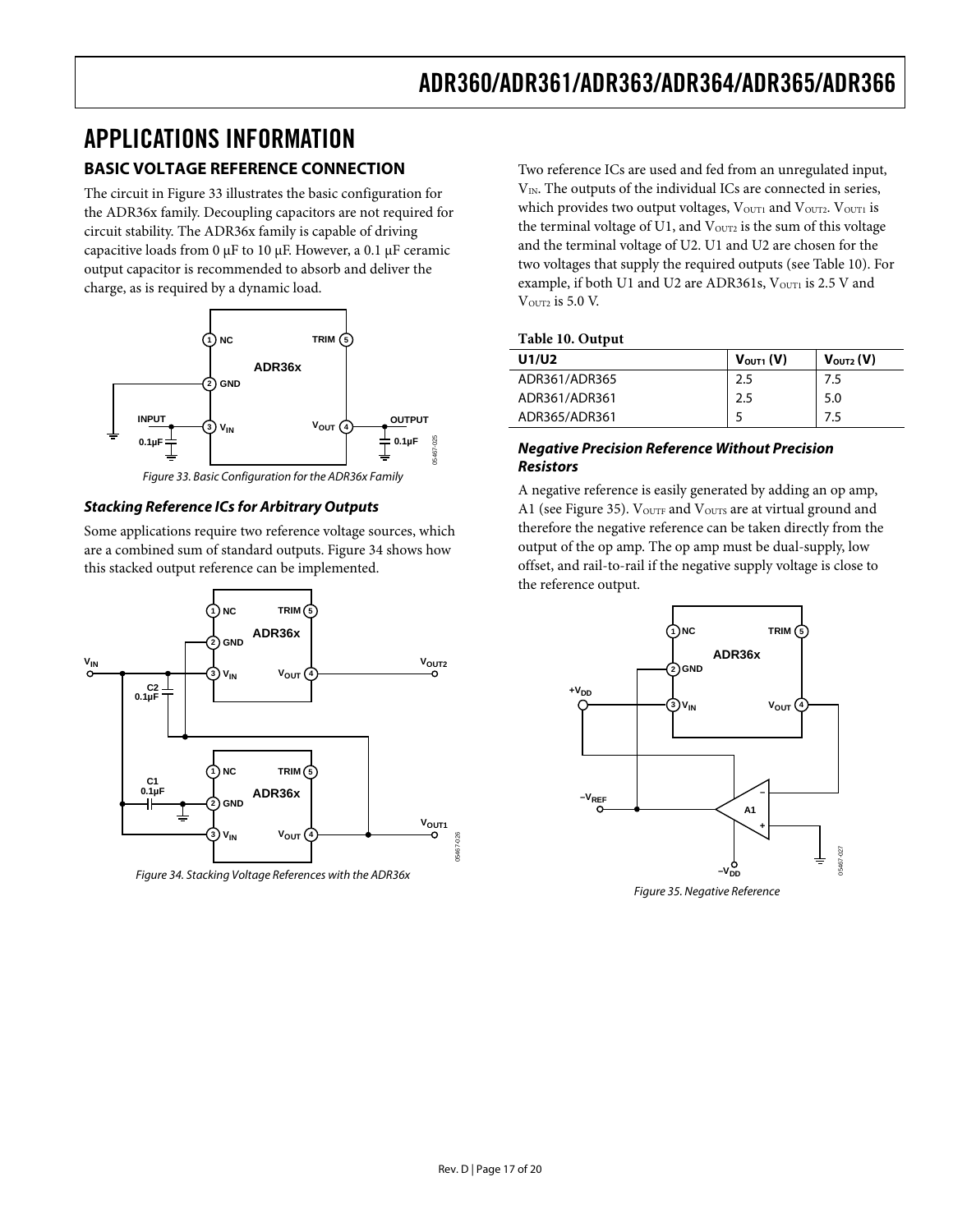## **General-Purpose Current Source**

Often in low power applications, the need arises for a precision current source that can operate on low supply voltages. The ADR36x can be configured as a precision current source (see [Figure 36](#page-17-0)). The circuit configuration illustrated is a floating current source with a grounded load. The output voltage of the reference is bootstrapped across R<sub>SET</sub>, which sets the output current of the load. With this configuration, circuit precision is maintained for load currents ranging from the reference's supply current, typically 150 μA, up to approximately 5 mA.

<span id="page-17-0"></span>![](_page_17_Figure_3.jpeg)

## **Trim Terminal**

The ADR36x trim terminal can be used to adjust the output voltage over a nominal voltage. This feature allows a system designer to trim system errors by setting the reference to a voltage other than the standard voltage option. Resistor R1 is used for fine adjustments and can be omitted if desired. The resistor values should be carefully chosen to ensure that the maximum current drive of the part is not exceeded.

![](_page_17_Figure_6.jpeg)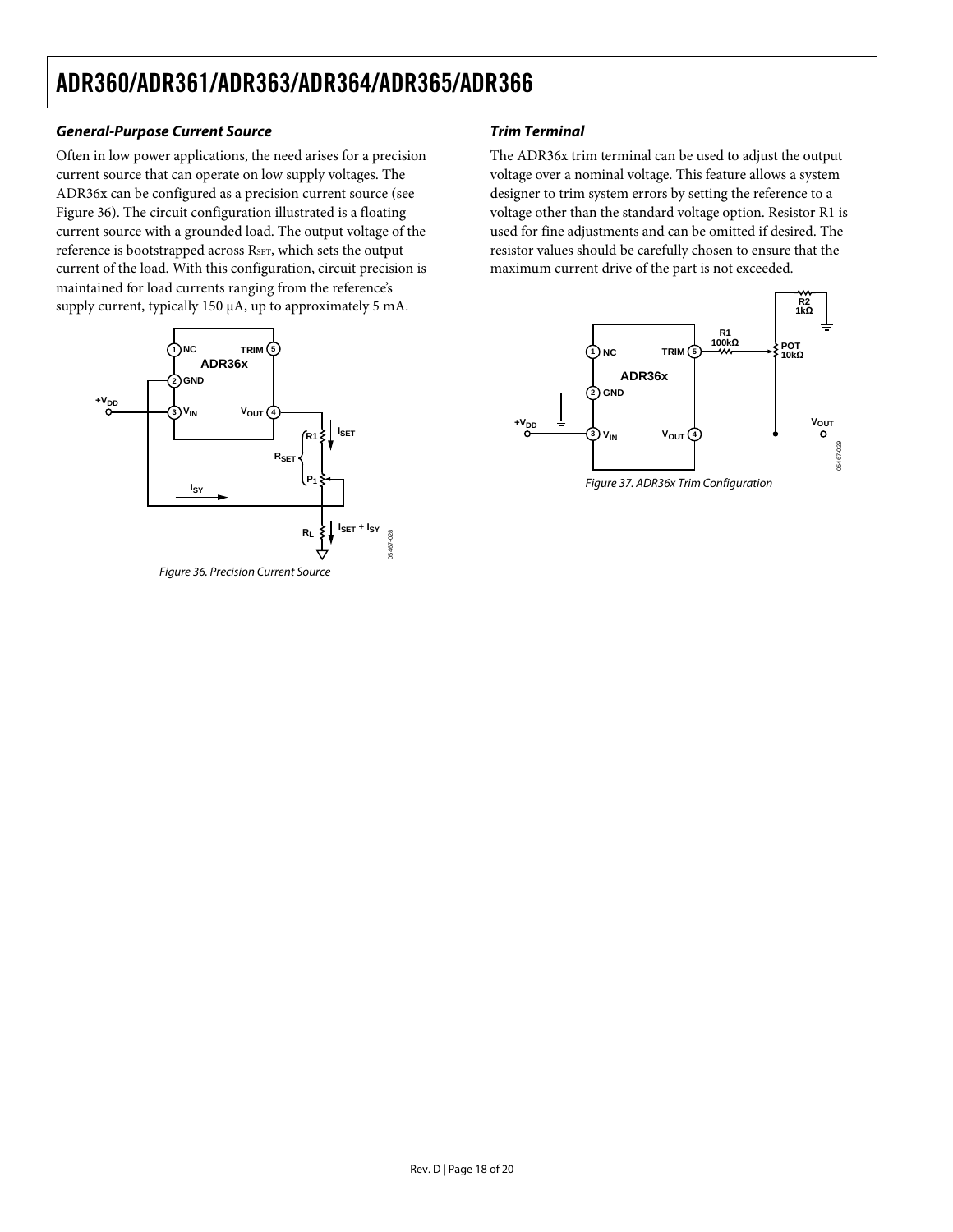# <span id="page-18-0"></span>OUTLINE DIMENSIONS

![](_page_18_Figure_2.jpeg)

**\*COMPLIANT TO JEDEC STANDARDS MO-193-AB WITH THE EXCEPTION OF PACKAGE HEIGHT AND THICKNESS.**

Figure 38. 5-Lead Thin Small Outline Transistor Package [TSOT] (UJ-5) Dimensions shown in millimeters